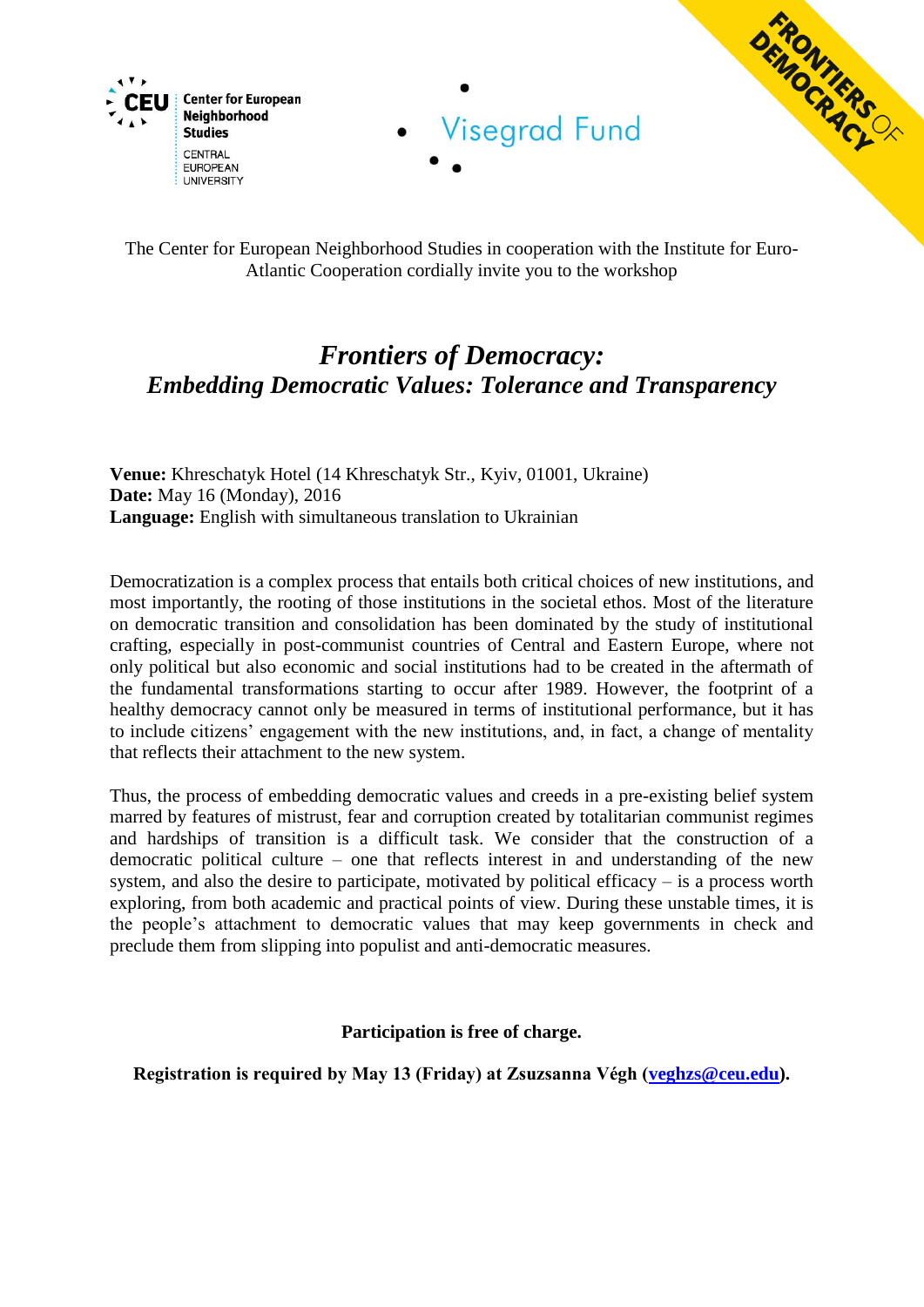## *PROGRAM OF THE WORKSHOP*

#### *10.00 – 10.15 Opening remarks*

**Bogdan Radu**, Visiting researcher, CEU Center for European Neighborhood Studies, Hungary; Senior Lecturer, Babes-Bolyai University, Romania

## *10.15 – 12.00 Panel I. Tolerance, cultural diversity and (anti-)discrimination in democratic transition and consolidation*

This panel assesses the status of various groups of minorities in new democracies and focuses on the difficult task of embedding tolerance in the societal ethos in recent and transition democracies. The discussion seeks to look beyond the legal and institutional aspects of anti-discrimination and looks at the social dynamics of embedding the value of tolerance in the fibers of society with the aim of creating an overall tolerant polity. The panel will discuss the role of state and non-state actors in the process paying special attention to the place of the education system as well as the activities of IGOs and NGOs. The discussion will touch upon:

- Constitutional and legal status of minorities (ethnic, religious, sexual, socially marginal categories), anti-discrimination measures and accommodation of diversity
- Ethnic and religious tensions in recent democracies and societal attitudes towards minorities (including anti-Semitism, anti-Muslim sentiments and homophobia)
- Tolerance as a universal value: How to create a tolerant polity?
	- o Tolerance and national identity
	- o Tolerance and the construction of the West as promoter of multicultural values: Does it threaten the national core by diluting traditional values?
	- o The false tension between stability/security and freedom of expression/tolerance
- Multiculturalism throughout history in Visegrad countries, Moldova and Ukraine (historical multiculturalism)

Chair: **Agnieszka Słomian**, Researcher Kosciuszko Institute, Cracow Speakers:

**Yan Feldman**, President, National Council on Preventing and Fighting Against Discrimination and Ensuring Equality, Chisinau

**Laco Oravec,** Program Director, Martin Šimečka Foundation, Bratislava

**Martin Šimáček**, Former Director, Agency for Social Inclusion, Prague

#### *12.00 – 13.00 Buffet Lunch*

## *13.00 – 15.00 Panel II. Accountability, transparency and (anti-)corruption in transition*

This panel aims to explore the effects of corruption on democratic transition and consolidation while it also discusses the multiple facets of the phenomenon. It seeks to discuss the difficulties of breaking the circles of corruption in transitioning societies beyond the introduction of anti-corruption legislation and the establishment of anti-corruption bodies. The discussions will explore what factors can contribute to fostering a change in mentality and embedding accountability and transparency as basic social values in a democratizing polity. The discussion will touch upon:

- Definitions and operationalizations of corruption: types and facets, sectors affected
- The difficulty of measuring corruption: actual corruption vs. its perceptions